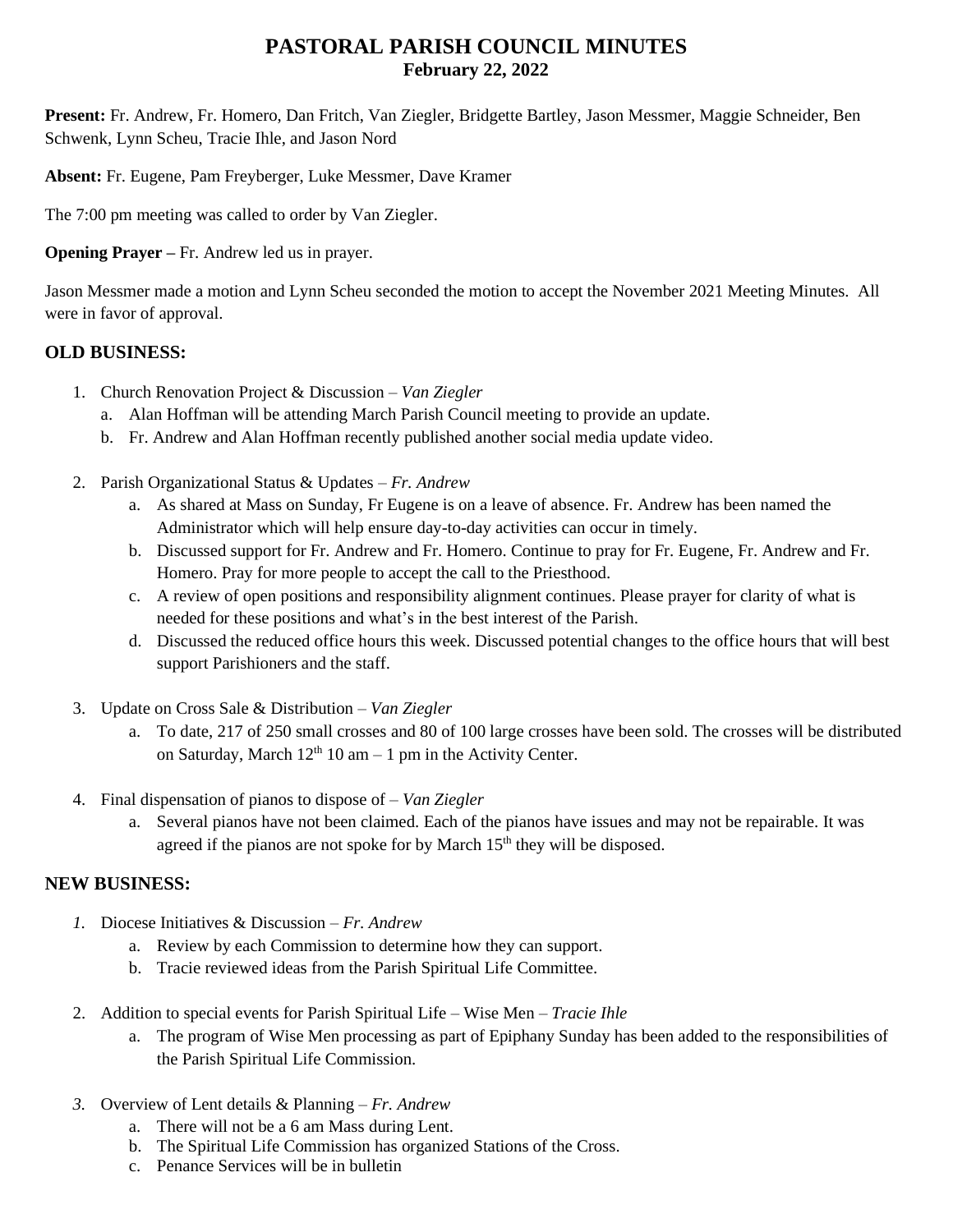#### **COMMISSION REPORTS:**

**FINANCE:** *Dan Fritch*

- **Financial Review (Dec 2021)**
	- **o** Budgeted Income \$690,546.40
	- **o** Actual Income \$656,700.28
	- **o** Variance (\$33,846.12)
	- **o** Budgeted Expenses \$747,578.50
	- **o** Actual Expenses \$675,734.00
	- **o** Variance \$ 71,844.50

### • **Financial Review (Jan 2022)**

.

| $\circ$  | <b>Budgeted Income</b>     | \$851,428.72    |
|----------|----------------------------|-----------------|
| $\Omega$ | <b>Actual Income</b>       | \$813,657.76    |
|          | <b>o</b> Variance          | $(\$37,770.96)$ |
|          | <b>o</b> Budgeted Expenses | \$861,743.81    |
|          | <b>o</b> Actual Expenses   | \$777,390.50    |
|          | o Variance                 | \$84,353.31     |
|          |                            |                 |

#### • **Sunday Collections YTD**

- **o** December 2021 26 collections \$552,948.89 Weekly Average \$21,267.27
	- \*2020-21 Budgeted Weekly Collection Amount was \$21,323.40 based on 53 collections with Christmas included. If it were 52, it would have been \$21,733.47.
- **o** December 2020 26 collections \$544,654.61 Average \$20,948.25
- **o** January 2022 31 collections \$666,865.04 Weekly Average \$ 21,511.78
	- 2021-22 Budgeted Weekly Collection Amount is \$22,168.13 based on 52 collections.
- **o** January 2021 31 collections \$648,882.10 Weekly Average \$ 20,931.68

### • **CPC Update**

- **o** Received \$246,369 in pledges which is 78.6% of the CPC goal of \$313,186.
- **Our Time Capital Campaign Update**
	- **o** As of 2/16/22 the Our Time Capital Campaign has raised \$9,499,571.

### **PARISH SPIRITUAL LIFE:** *Tracie Ihle*

- Promoting Stations of the Cross during Lent.
- Totus Tuus dates have been set for July 17-22.
- Rock Your Faith is being held June 10-11 in St. Louis. Kids will be going on a short pilgrimage to Our Lady of the Snows.
- Catechesis of the Good Shepherd is making great progress. Several parishioners and catechists will be trained to lead the Atrium. Program is scheduled to begin in the fall.
- Shared a study of the rosary program will begin in May.

#### **EVANGELIZATION & OUTREACH**: *Lynn Scheu*

The committee met and discussed how to meet people where they are to encourage them to develop or enhance their relationship with Christ. The committee is also reviewing several programs and discerning how to proceed.

#### **PARISH COMMUNITY LIFE:** *Dave Kramer*

• No Report

#### **LATINO:** *Fr. Homero*

- Organizing March Spiritual Retreat for Lent.
- Stations of Cross will be held at 7 am on Fridays.